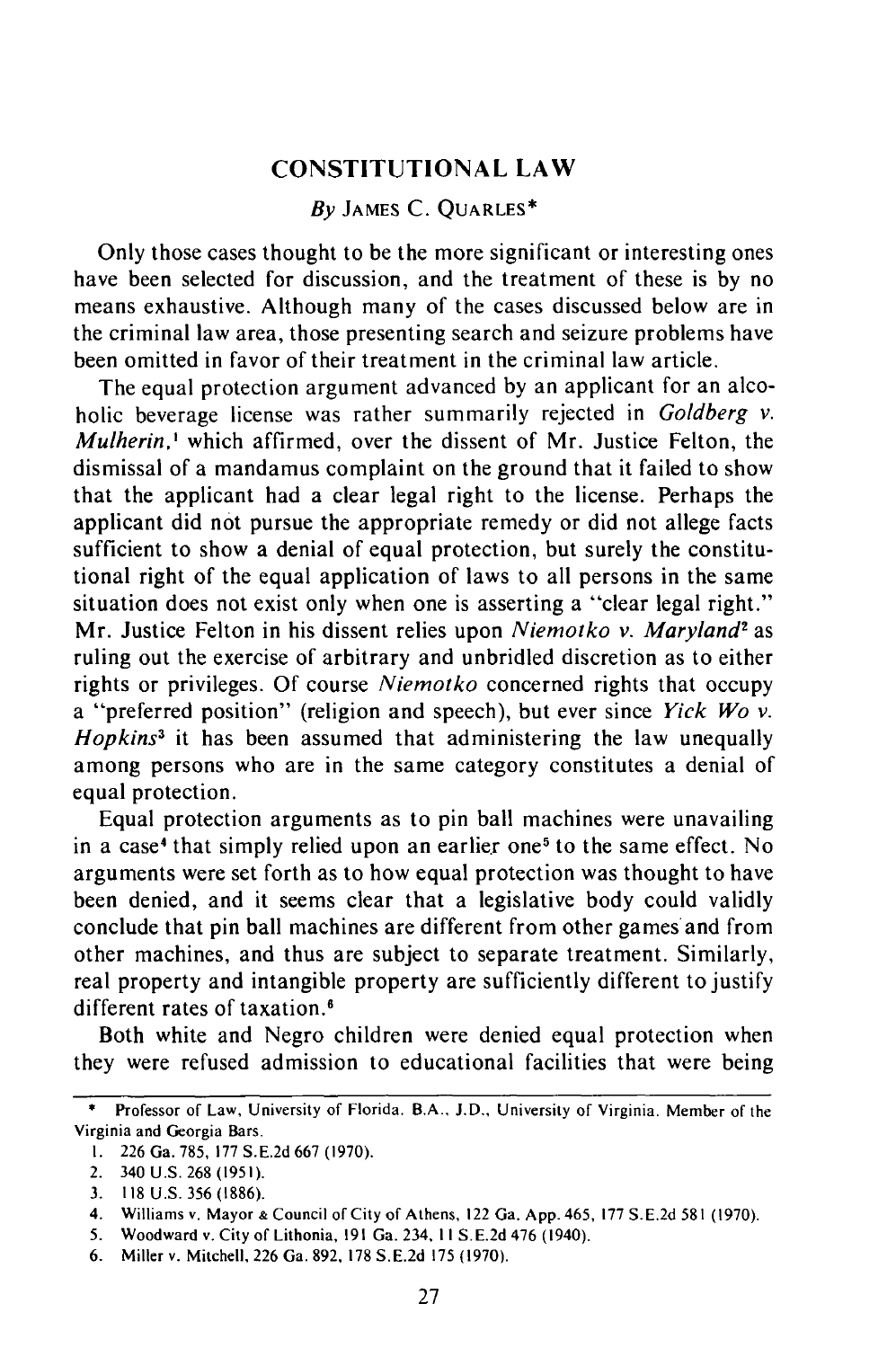made available to white and Negro children similarly situated.<sup>7</sup>

In law as well as in common speech, bastards have traditionally been less favored than their legitimate brothers and sisters. The United States Supreme Court in 1968 greatly elevated the status of illegitimate children by holding that Louisiana denied them equal protection of the laws when it precluded their recovery for the wrongful death of their mother while permitting the legitimate children to recover.<sup>8</sup> Some readers of that opinion may have concluded that legitimacy had become a constitutionally impermissible basis for classification, and that an illegitimate could never be treated differently from his legitimate siblings. In *Pettiford v. Frazier*,<sup>9</sup> the Georgia Supreme Court found no constitutional objection to Ga. Code Ann. § 113-904 (Rev. 1959), which discriminates against the illegitimate child as to right of inheritance from a father who has not legitimated the child. The attitude of the court was that illegitimates had no rights at common law, and therefore anything given to them by statutes was the result of the state's generous exercise of discretion. Such a result may seem surprising in light of *Levy v. Louisiana* in which the court asked the rhetorical questions: "Why should the illegitimate child be denied rights merely because of his birth out of wedlock?, . . How under our constitutional regime can he be denied correlative rights which other citizens enjoy?"<sup>10</sup> Presiding Justice Mobley, writing for a unanimous court, did not even cite *Levy,* and in thus downgrading the importance of that holding was apparently correct, as the United States Supreme Court more recently allowed states much more latitude in dealing with illegitimates than a first reading of *Levy* would suggest: "Levy did not say and cannot fairly be read to say that a state can never treat an illegitimate child differently from the legitimate offspring."<sup>11</sup>

In another case based upon illegitimacy differentiation, the court of appeals seems to have been on less solid ground. *Walker v. Hall<sup>12</sup>* presented the question whether illegitimate children can recover for the wrongful death of their father. The court seems clearly correct as a matter of precedent and legislative history in its analysis of the original meaning and the effect of later amendments of the relevant statutes, and apparently the equal protection argument discussed above was not made to the court. In United States Supreme Court litigation, *Levy v.*

<sup>7.</sup> Barresi v. Browne, 226 Ga. 456, 175 S.E.2d 649 (1970).

<sup>8.</sup> Levy v. Louisiana, 391 U.S. 68 (1968).

<sup>9. 226</sup> Ga. 438, 175 S.E.2d 549 (1970).

<sup>10. 391</sup> U.S. at **71.**

II. Labine v. Vincent, **-** U.S. **- 91** S. Ct. 1017, 1019 (1971).

<sup>12. 122</sup> Ga. App. **1I,** 176 S.E.2d 246 (1970).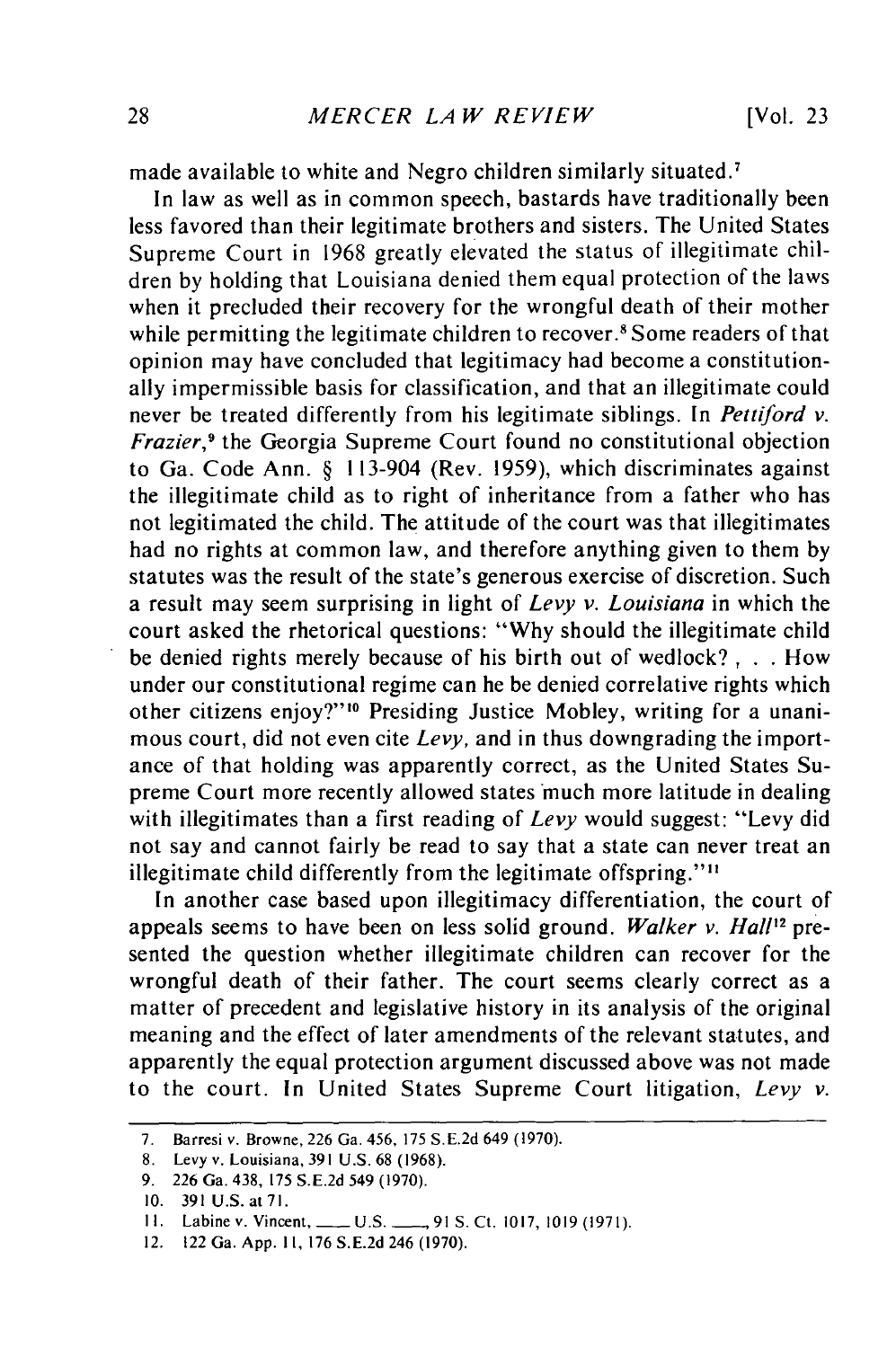*Louisiana,'3* which upheld the rights of illegitimates, was a wrongful death case, and if *Labine v. Vincent'4* in the United States Supreme Court, and *Pettiford v. Frazier* in the Georgia Supreme Court, both of which cases permitted the state to treat illegitimates less favorably than legitimates, are to be distinguished on the ground that they involved intestate succession, that distinction was not present in *Walker v. Hall.*

The Georgia General Assembly moved toward according greater equality among its citizens by proposing an amendment to the Georgia Constitution to let the General Assembly fix the durational requirement for voting, with a constitutional minimum of only thirty days." The classification of voters on the basis of residence is a classification of new residents who have exercised the fundamental right to move in interstate commerce, and thus the state must justify its classification on the basis of some compelling state interest or else risk having the classification struck down completely as invidious discrimination, violative of equal protection. **' 6**

Another proposed constitutional amendment with equal protection overtones is the one<sup>17</sup> to modify the homestead exemption of persons  $65$ years of age and over by excluding federal old-age, survivor, or disability benefits from income for homestead exemption purposes, and relieving the recipient of this exemption from the necessity of applying for it each year, while requiring him to notify the tax commissioner if he is no longer eligible. The different treatment of persons aged 65 and older is clearly justifiable, and the broadening of the difference in treatment raises no serious constitutional question.

On the subject of age differentiation, mention may be made of the new Georgia statute making it a criminal offense to discriminate unjustifiably in regard to the employment of persons between the ages of 40 and 65 years solely because of age. $18$ 

The case of *Hawes v. National Service Industries, Inc.*<sup>19</sup> primarily involved a determination of legislative intent in respect to the Sales and Use Tax Act and its amendments, $2<sup>o</sup>$  and shows the court and the legislature eager to avoid the unconstitutional burden on interstate commerce that may result from multiple taxation. The court of appeals found no authority requiring Georgia to give credit for sales and use taxes that

<sup>13.</sup> **391** U.S. 68.

<sup>14.</sup> **-** U.S. **-** 91 **S.** Ct. 1017.

<sup>15.</sup> Ga. Laws, 197 **1,** p. 938.

<sup>16.</sup> See Shapiro v. Thompson, 394 U.S. 618 (1969).

<sup>17.</sup> Ga. Laws, 197 **1,** p. 947.

<sup>18.</sup> Ga. Laws, 1971, p. 384.

<sup>19. 121</sup> Ga. App. 775, 175 S.E.2d 34 (1970).

<sup>20.</sup> **GA. CODE ANN.** § 92-3402a (b) (Supp. 1970).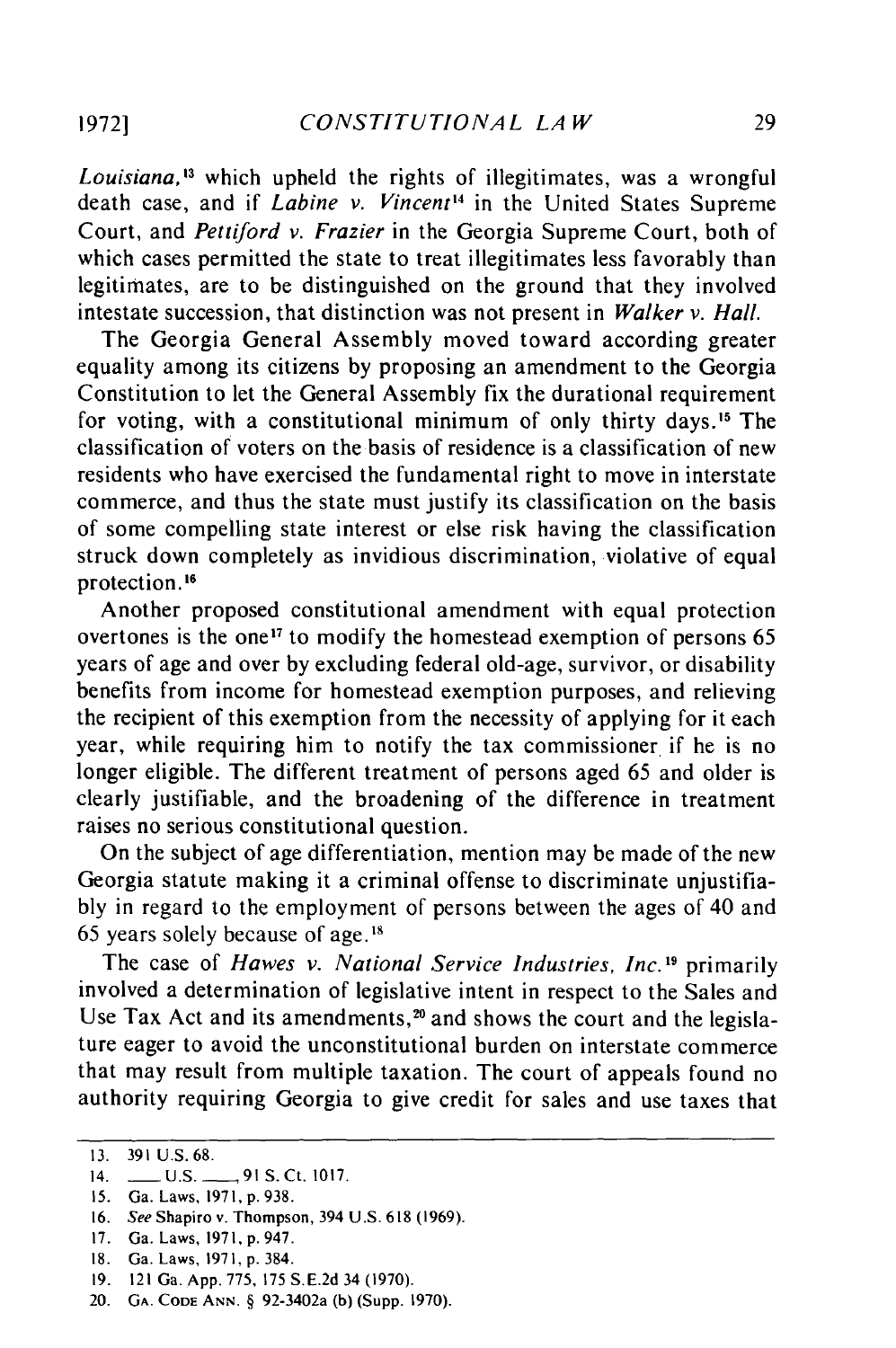might be imposed by the state of destination, even though Georgia gives credit for like taxes that have been imposed upon the goods before they are brought into Georgia.

The Appellate Practice Act's provision<sup>21</sup> authorizing a judge to grant extensions of time for filing a transcript of the evidence and proceedings without motion or notice to the other party was upheld over due process objections.<sup>22</sup>

Appellant in *Board of Tax Assessors v. Alexander Brothers Lumber Co. 3* urged that his constitutional rights were violated by a statute passed after he requested arbitration and which gave a right of appeal from an arbitration decision that would have been final except for the new statute. The court of appeals held the litigant had no vested right in the litigation, and thus the new legislation could properly be given effect.

#### CRIMINAL

Is a defendant denied due process when his prior convictions are placed in the indictment and read to the trial jury before that jury has determined the question of his guilt or innocence? Relying upon the United States Supreme Court's holding in *Spencer v. Texas*,<sup>24</sup> the Supreme Court of Georgia held that no constitutional right had been denied to the habeas corpus petitioner.25 In *Spencer,* the United States Supreme Court had pointed out that there are several situations in which evidence of prior offenses is admissible because of the weight of the validity of the state's purpose in permitting its introduction despite the possibility of prejudice. While the Court there viewed the use of such evidence in a one-stage recidivist trial as perhaps representing a state interest less cogent than when it is used for other purposes, the differences did not rise to constitutional level. Mr. Justice Felton dissented in *Landers,* on the basis that petitioner's state constitutional rights were violated, and although he expressed preference for the dissenting opinion in *Spencer,* he felt bound by the decision in that case on the issue of federal constitutional due process. The same issue was presented to the court of appeals in *Little v. State,26* where it was readily resolved on the basis of *Landers. Little v. State* also decided that recidivist statutes

<sup>21.</sup> **GA. CODE ANN.** § 6-804 (Supp. 1970).

<sup>22.</sup> Rogers **v..** McDonald, 226 Ga. 329, 175 S.E.2d 25 (1970).

<sup>23. 121</sup> Ga. App. 800, 175 S.E.2d 919 (1970).

<sup>24. 385</sup> U.S. 554 (1967).

<sup>25.</sup> Landers v. Smith, 226 Ga. 274, 174 S.E.2d 427 (1970).

<sup>26. 121</sup> Ga. App. 792, 175 S.E.2d 922 (1970).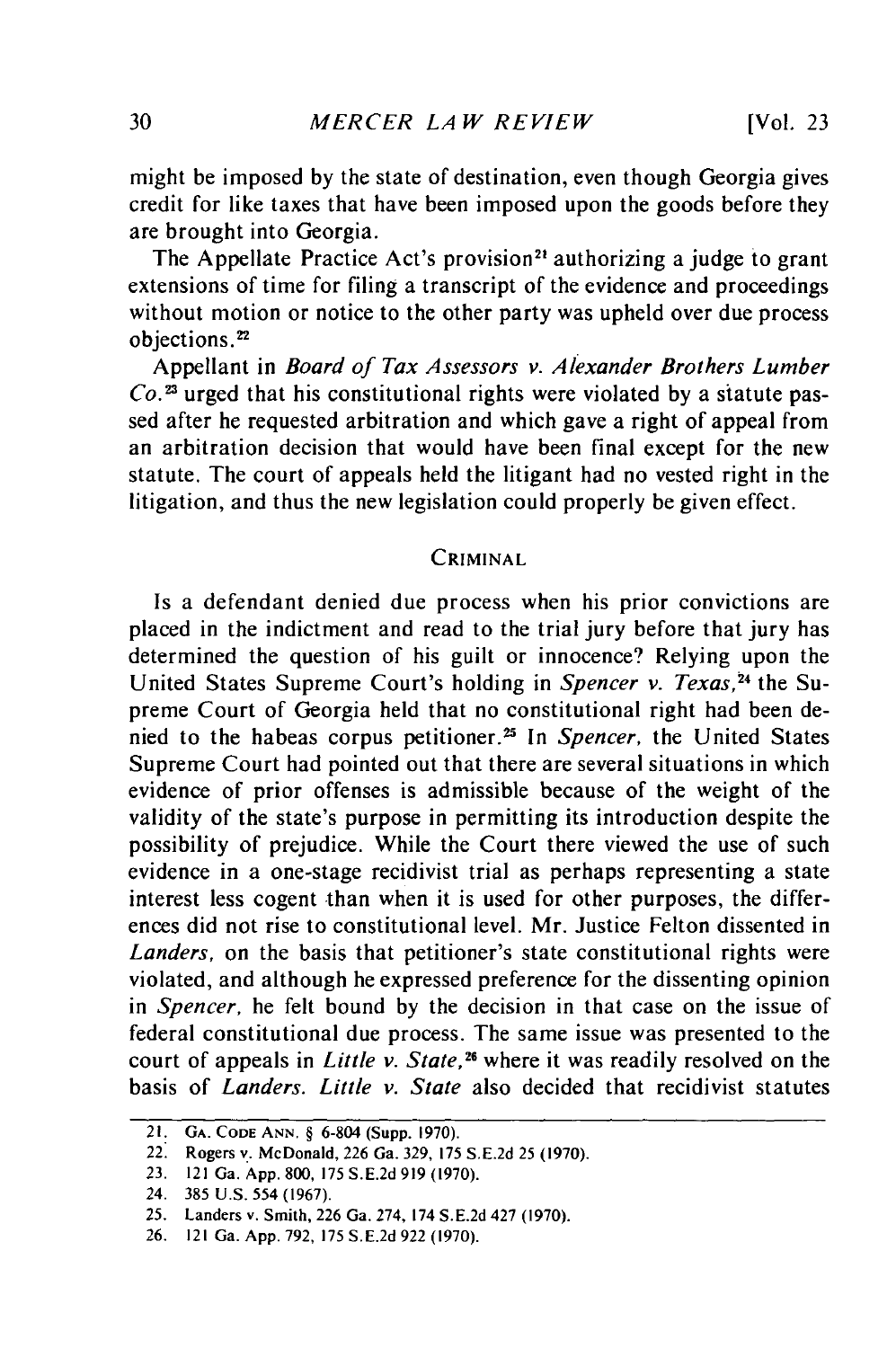provide for punishment for future crimes and thus are not ex post facto laws.

A defendant, convicted of manslaughter after a murder trial in which he was represented by counsel and received the benefit of all rulings and all requests for instruction, was not denied the right to counsel on appeal by his lawyer's determination that there was no basis for an appeal, and thus denial of his petition for habeas corpus was proper. $27$ 

In *Boykin v. Alabama*,<sup>28</sup> the United States Supreme Court pointed out that three important federal constitutional rights—the privilege against self-incrimination, the right to a trial by jury, and the right to confront one's accusers-are involved in the waiver that takes place when a plea of guilty is entered, and a waiver of these three important rights cannot be presumed from a silent record. The court of appeals applied the rule of *Boykin* to reverse convictions and sentences consequent upon guilty pleas that defendant had sought to withdraw on the basis that they had been entered because of a misunderstanding.29 The record was completely silent as to anything that may have occurred when the pleas were entered, and the court of appeals emphasized the importance of making a record affirmatively demonstrating that the plea was freely and voluntarily entered. Although *Boykin* was a capital case, the Georgia Court of Appeals wisely extended the rule to all crimes above the "petty offense" category.

The convictions of three rape defendants over the objection that they were not represented by counsel at a pre-trial lineup as required by *United States v. Wade*,<sup>30</sup> were upheld<sup>31</sup> where one defendant had waived his right to counsel and the other two had been identified to a police officer by the victim prior to their arrest and thus her in-court identification did not depend upon the lineup identification. In *Moye v. State'32* the court of appeals affirmed a conviction over the objection that the incourt identification of defendant denied due process as did the practice of having the same jury determine both the issue of guilt and the penalty to be imposed. The prosecution's witness had spent about five minutes with defendant when he was a customer in the store where she was a sales clerk, and she had seen him twice in the courtroom and recognized him when he was apparently not in custody, and prior to her identification

**19721**

<sup>27.</sup> Blackmon v. Smith, 226 Ga. 849, 178 S.E.2d 176 (1970).

<sup>28. 395</sup> U.S. 238 (1969).

<sup>29.</sup> Hamm v. State, 123 Ga. App. 10, 179 S.E.2d 272 (1970).

<sup>30. 388</sup> U.S. 218 (1967).

<sup>31.</sup> Ford v. State, 227 Ga. 279, **180** S.E.2d 545 (1971).

<sup>32. 122</sup> Ga. App. 14, 176 S.E.2d 180 (1970).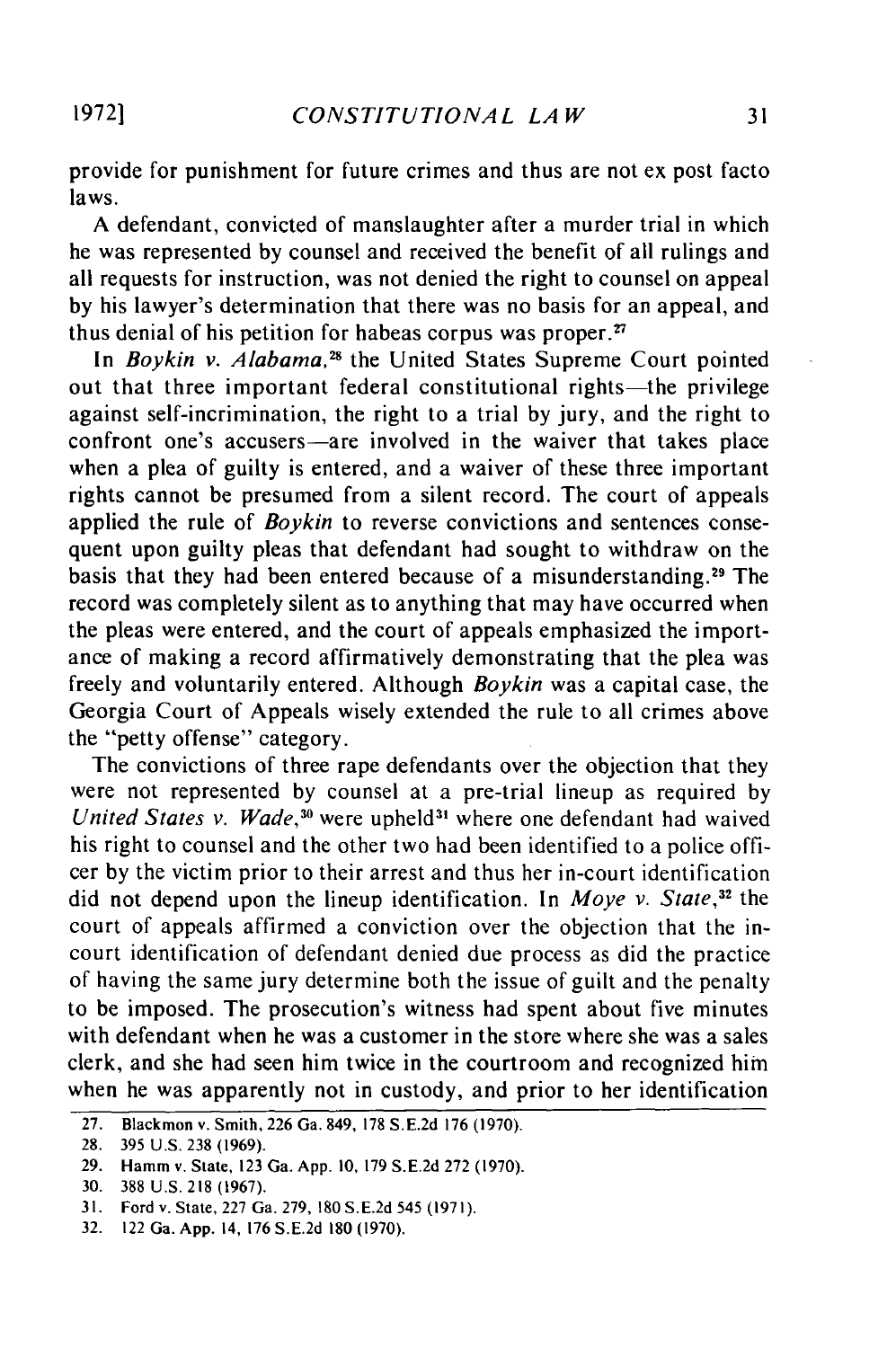[Vol. **23**

of him in the later trial. The identification was not suggested by the authorities, and there was no basis for saying due process was denied by not having defendant identified through the process of a pre-trial lineup. As for the other constitutional ground, the court felt bound by earlier state court decisions pending determination by the United States Supreme Court of the issue of having the same jury decide both guilt and penalty. That Court has now decided the issue adversely to defendant's position over the objection that "he could remain silent on the issue of guilt only at the cost of surrendering any chance to plead his case on the issue of punishment."

The constitutional issue presented in *Thornton v. State<sup>34</sup>* and *Smith v. Hightower*<sup>35</sup> was whether the trial judge's instructions on the alibi defense had shifted the burden of proof from the state to the defendant so as to deny defendant due process of law. The court of appeals' decision in *Parham v. State <sup>36</sup>*holding the Georgia rule unconstitutionally shifted the burden, was thought to have caused the death or at least the  $fall<sup>37</sup>$  of this instruction, and gave rise to some satisfaction and reassurance.38 The reports of the death of the rule seem now to have been exaggerated or at least premature. In the *Thornton* case the instruction was: "The burden is on the accused to establish his alibi not beyond reasonable doubt but to the reasonable satisfaction that the defendant was elsewhere . **. . . <sup>39</sup>**The Georgia Supreme Court held that this language, when considered with the remainder of the institutions, did not have the effect of shifting the burden to the defendant. The court distinguished this language from that disapproved by the Supreme Court of the United States in *Johnson v. Bennett.40* "The burden is upon the defendant to prove this defense by a preponderance of the evidence, that is, by the greater weight of superior evidence."<sup>41</sup> In *Smith v. Hightower*, the court also found that the instructions given did not shift the burden of proof. The language of the instruction there was: "An alibi, as a defense, must establish to the reasonable satisfaction of the jury.  $\ldots$ <sup>142</sup> In both cases the Georgia Supreme Court also said that the question

<sup>33.</sup> McGautha v. California,\_ U.S. **-** 91 S. Ct. 1454, 1469 (1971).

<sup>34. 226</sup> Ga. 837, 178 S.E.2d 193 (1970).

<sup>35. 227</sup> Ga. 144, 179 S.E.2d 242 (1971).

<sup>36. 120</sup> Ga. App. 723, 171 S.E.2d 911 (1969).

<sup>37.</sup> See Brown, Criminal Law, Annual Survey of Georgia Law, 22 MERCER L. REV. 138 (1971).

<sup>38.</sup> 21 MERCERL. REv. **511, 516** (1970).

<sup>39. 226</sup> Ga. at 839, 178 S.E.2d'at 194.

<sup>40. 393</sup> U.S. 253 (1968).

<sup>41.</sup> *Id.* at 254.

<sup>42. 227</sup> Ga. at 144, 179 S.E.2d at 243.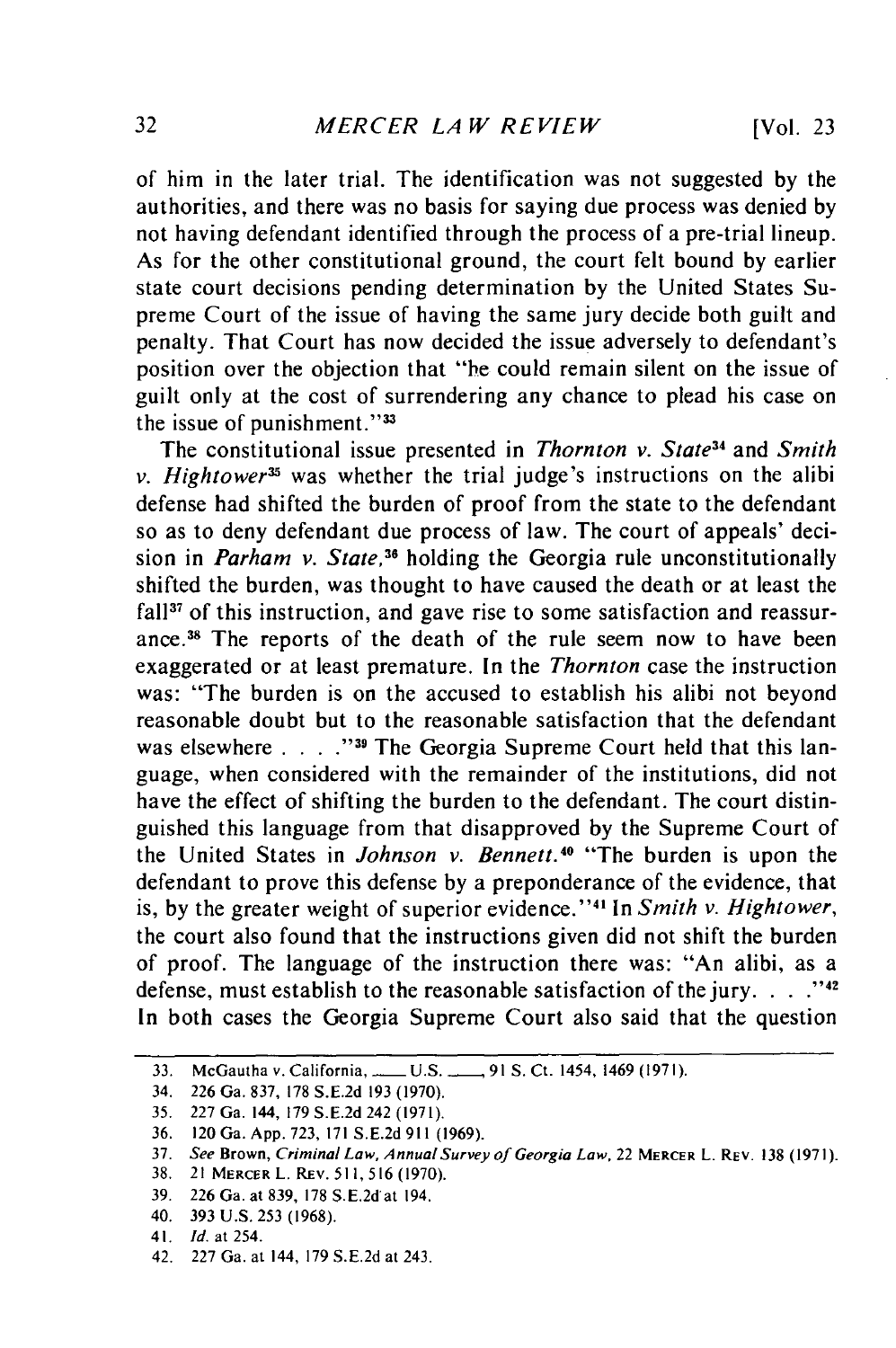could not, under the authority of *Shoemake v. Whitlock*,<sup>43</sup> be raised on habeas corpus.

Whether retroactive effect should be given to a United States Supreme Court decision applying new constitutional principles to matters of criminal law and procedure is often a difficult question, and the decisions may seem inconsistent. The problem facing the Georgia Supreme Court in *Gresham v. Smith"* was whether to apply the rule of *Whitus v. Georgia, <sup>5</sup>*a 1967 decision of the United States Supreme Court on proving racial discrimination in the selection of juries, to the 1960 conviction of a habeas corpus petitioner who had not challenged the array at his trial. In deciding not to apply *Whitus* retroactively, the Supreme Court of Georgia relied upon *Brawner v. Smith*,<sup>46</sup> which in turn had relied upon *Strauss v. Grimes*,<sup>47</sup> both of which had stressed the undesirable effect of retroactivity upon the state's system of justice, in that inaccessibility of witnesses and failing memories would cause hordes of criminals to be turned loose upon society. In *Strauss v. Grimes,* the alleged discrimination related only to the selection of the grand jury, while in *Brawner v. Smith* and in the instant case there were allegations of discrimination as to the trial jury, also. Racial discrimination in selecting a grand jury is sufficient to invalidate a conviction even when there is no discrimination in the selection of the trial jury that convicts the defendant,<sup>48</sup> but a distinction may logically be suggested between grand jury discrimination in selecting the trial'jury, because the latter is the fact-finding body and the Supreme Court of the United States has pointed out that in determining whether a new constitutional rule should be given retroactive effect, the foremost factor is the purpose it is to serve.<sup>49</sup> If the purpose of the *Whitus* rule is simply to regulate officials in the method of selecting prospective members of the grand and petit jurors so that the state is neutral regarding the process, there is no need to apply it retroactively, but if the purpose is to assure a defendant that members of his race were not systematically excluded from the jury that determines his guilt or innocence, the argument for retroactivity is strong.

The *Witherspoon50* rule for examining prospective jurors as to their

<sup>43. 226</sup> Ga. 771, 177 S.E.2d 677 (1970).

<sup>44. 226</sup> Ga. 290, 174 S.E.2d 420 (1970), cerl. denied, 400 U.S. 905 (1971).

<sup>45. 385</sup> U.S. 545 (1967).

<sup>46. 225</sup> Ga. 296, 167 S.E.2d 753 (1969), cert. denied, 396 U.S. 927 (1969).

<sup>47. 223</sup> Ga. 834, 158 S.E.2d 404 (1967), cerl. denied. 391 U.S. 903 (1968).

<sup>48.</sup> Cassell v. Texas, 339 U.S. 282 (1950).

<sup>49.</sup> Desist v. United States, 394 U.S. 244 (1969).

<sup>50.</sup> Witherspoon v. Illinois, 391 U.S. 510 (1968).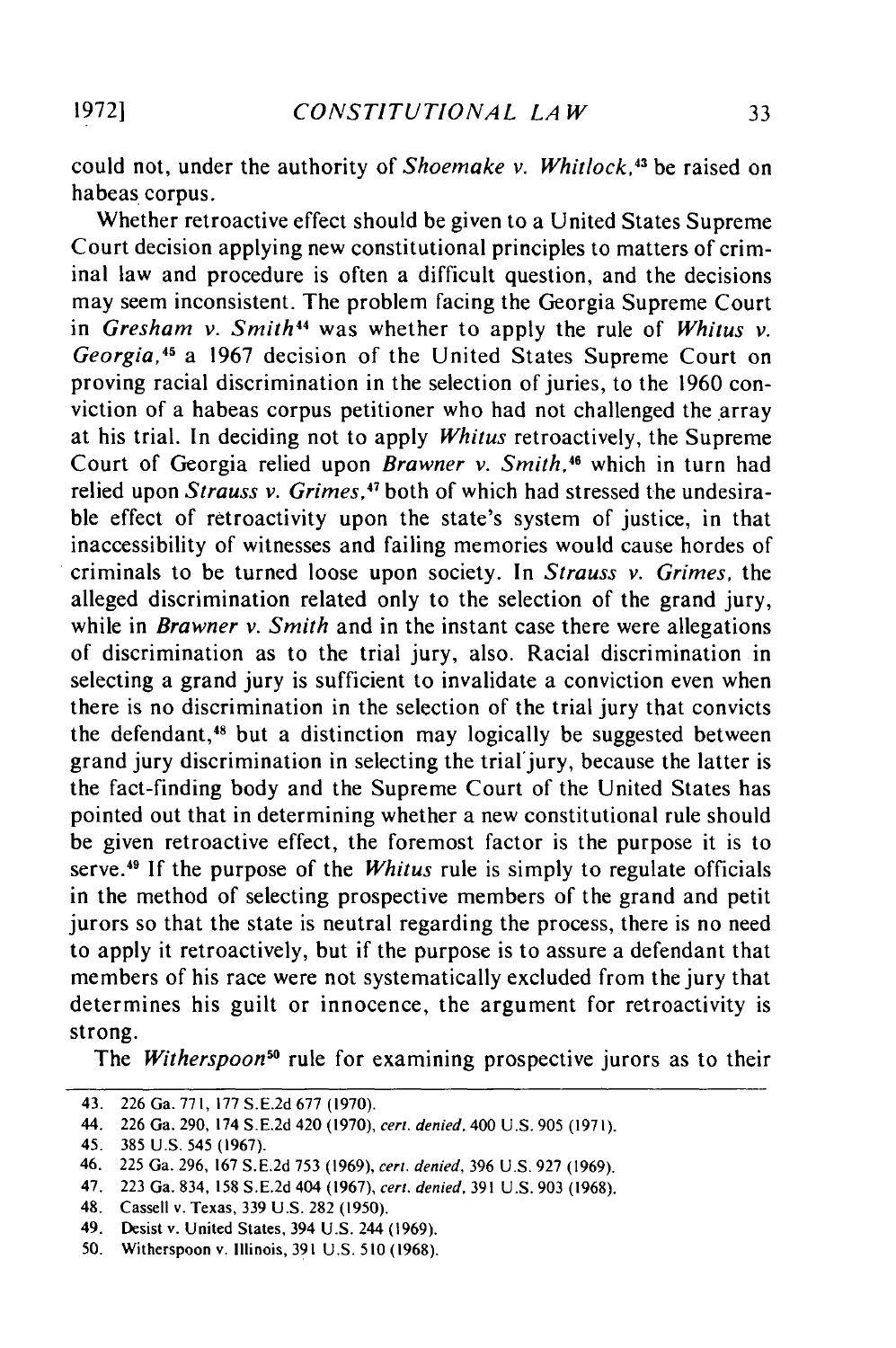**[Vol. 23**

death-penalty attitude was contested in *Walker v. State.5'* Under *Witherspoon,* a state denies due process to a defendant in a criminal case by depriving him of the impartial jury required by the sixth and fourteenth amendments when it excludes veniremen who have conscientious scruples against capital punishment or are opposed to it. In *Walker v. State,* four jurors were excused over defendant's objection when they answered affirmatively the question: "Have you already decided that should you and your fellow jurors find the defendant guilty of the capital offense charged, would you vote to return a recommendation of mercy so as to avoid the imposition of the death penalty without regard to the facts and circumstances that might emerge during the course of this trial?" **<sup>5</sup> <sup>2</sup>**The Georgia Supreme Court affirmed the conviction, finding in effect that the quoted question complied with the *Witherspoon* requirement. Mr. Justice Felton in his dissent takes the position that this question is not proper because prospective jurors should be asked whether they would "never" vote to impose the death penalty, and the question asked here could have been interpreted or construed to apply just to preliminary ballots. It seems unlikely that a prospective juror answering the question as put would have in mind such a distinction. The question is predicated upon a previous finding of guilt, and the person hearing it would probably be thinking of the final conclusion on the penalty. On the other hand, in view of the serious consequence of a mistake, there is force in Justice Felton's position that with the *Witherspoon* rule so simple to follow, the risk involved in asking a different question should not be taken.

*Little v. Stynchcombe*<sup>53</sup> held that the constitutional right to a jury trial can be effectively waived by counsel. In this habeas corpus case petitioner was represented by able and experienced counsel who had represented petitioner previously and who explained to petitioner why it was preferable for him to be tried by the court instead of by a jury, and petitioner had not objected.

In *Dennis v. State,54* the Georgia Supreme Court expressly declined to follow the 1968 court of appeals case of *Sark v. State*,<sup>55</sup> and instead held that a motor vehicle operator who complied with a state employee's direction to drive his truck upon scales was properly convicted of operating an overweight vehicle over his objection that he was coerced into

<sup>51. 226</sup>Ga. 292, 174 S.E.2d 440 (1970).

<sup>52.</sup> *Id.* at 296, 174 S. E.2d at 443.

<sup>53.</sup> 227 Ga. 311, 180 S.E.2d 541 (1971).

<sup>54. 226</sup> Ga. 341, 175 S.E.2d 17 (1970).

<sup>55. 118</sup> Ga. App. 529, 164 S.E.2d 266 (1968).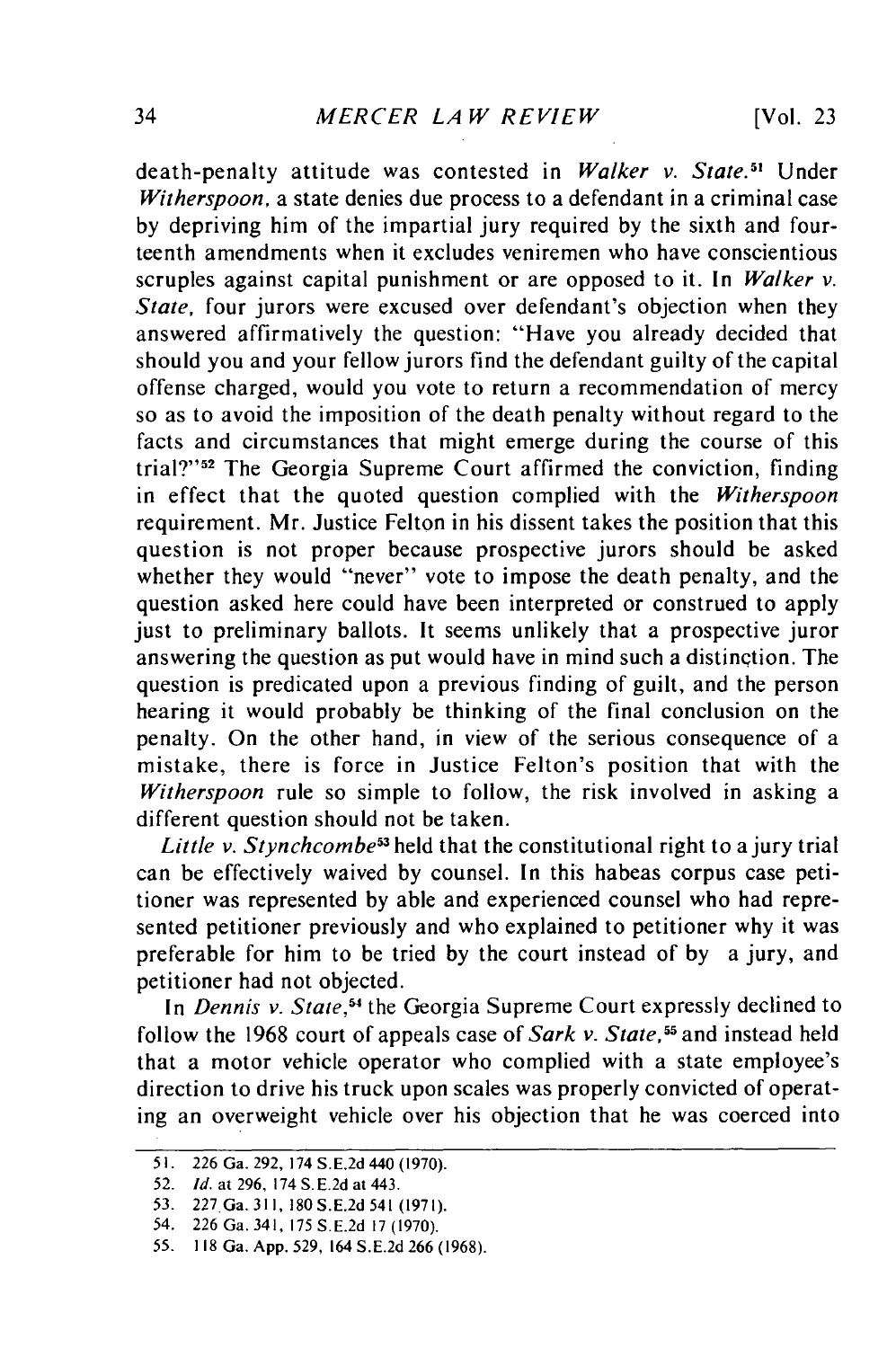doing so by the statutory provision that to decline would result in suspension of his driver's license for a period of up to 90 days, and that he was unconstitutionally convicted because he did not receive warnings of his right to counsel. The provision for suspension of a noncooperative driver's license was held not to be a penalty, but simply the result of a breach of condition upon which the license was issued. Hence the procedure does not compel self-incrimination. Since the defendant was not in custody, he was not entitled to receive the *Escobedo* and *Miranda* warnings.

The principal constitutional questions in *Brown v. State*<sup>56</sup> were not fully explored because they had been waived.<sup>57</sup> Defendant availed himself of the *Miranda* warnings and decided not to answer questions without counsel. Later that night, after the victim had died and after two detectives who did not know of defendant's earlier decision for legal representation had cautioned and then questioned him, he confessed. The court of appeals held that any error in admitting the confession at defendant's trial was waived when he took the stand and in an unsworn statement reiterated the contents of the confession.

The United States Supreme Court in *Price v. Georgia5s* struck down the Georgia practice of exposing a defendant who has been convicted of a lesser included offense to retrial on the greater offense when he has obtained reversal of the first conviction for error committed during the trial. Defendant had been indicted for murder, and was convicted of voluntary manslaughter. When his conviction was reversed for erroneous instruction, he was put on trial again for murder, was again convicted of voluntary manslaughter, and received a slightly lesser penalty than on his first conviction. The Supreme Court held that while the doctrine of continuing jeopardy permitted the retrial of defendant following the reversal of his first conviction, the double jeopardy limitation<sup>59</sup> forbade trying him again for an offense higher than the one of which he was convicted before; that is, his erroneous conviction of voluntary manslaughter was an acquittal of murder, and thus he could not again be constitutionally put in jeopardy of a murder conviction.

Defendant was acquitted of one charge of having used for other pur-

**1972]**

<sup>56. 122</sup> Ga. App. 570, 177 S.E.2d 801 (1970).

<sup>57.</sup> The court also pointed out that there had been no showing of racial discrimination in the selection of jurors and thus disproportionate representation of Negroes was inconsequential, and veniremen who said they would never vote to impose the death penalty had been properly excused.

<sup>58. 398</sup> U.S. 323 (1970).

<sup>59.</sup> Now applicable to the states through the fourteenth amendment consequent upon the overriding of Palko v. Connecticut, 302 U.S. 319 (1937).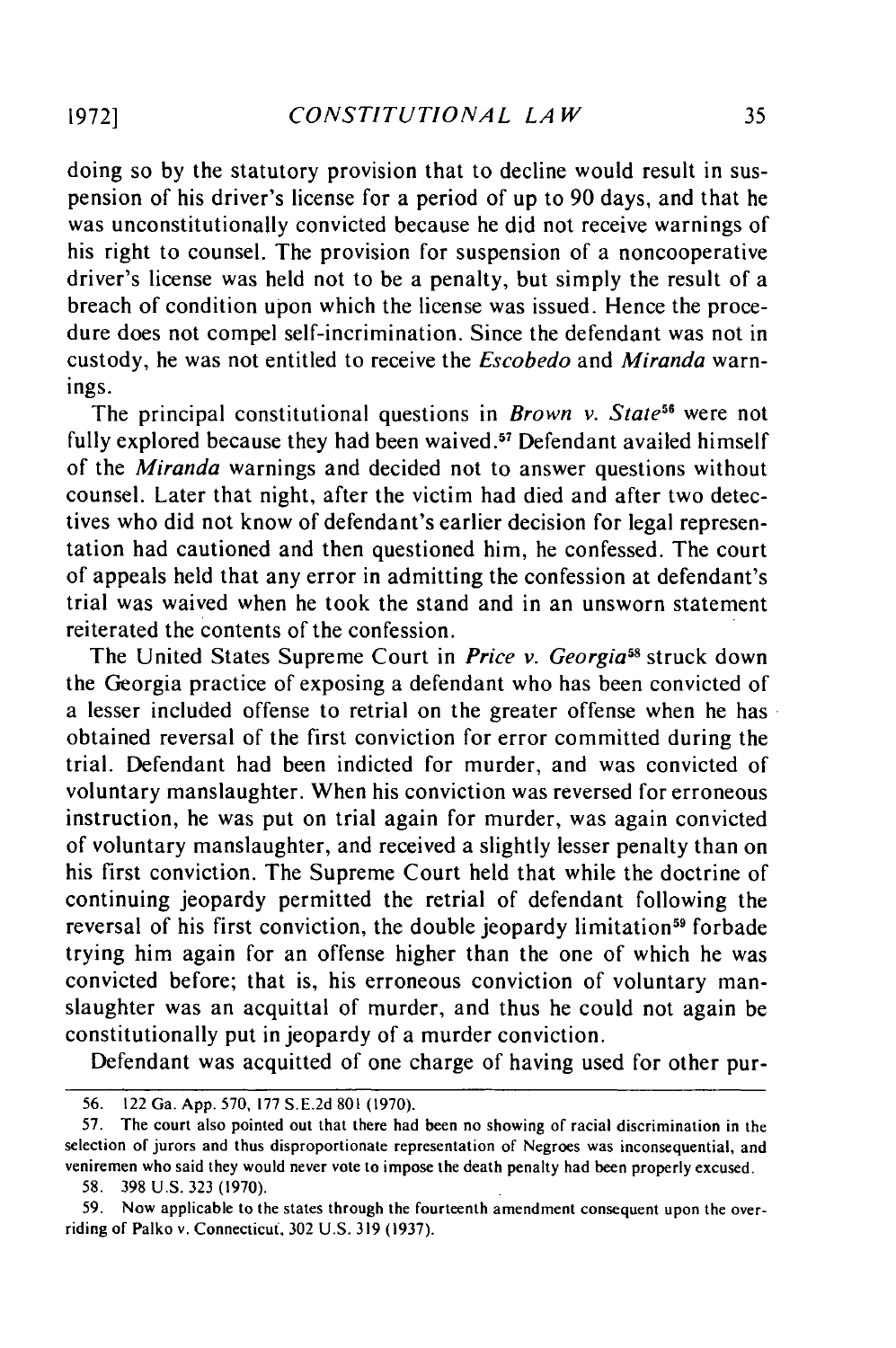poses money he obtained from the prosecution witness for the purpose of paying a creditor. He was subsequently to be tried on four other similar indictments, each of which alleged a creditor different from the one specified in the indictment on which he was first tried. He was unsuccessful in raising the defense of double jeopardy because the court of appeals concluded that the offenses were all different.<sup>60</sup>

Georgia's statutory rule<sup>61</sup> that the declarations of a conspirator during the criminal project are admissible against all conspirators, and which has been construed to include the period of concealment of the conspiracy, was upheld by the United States Supreme Court in *Dutton v. Evans62* over the constitutional objection that as there applied it violated the Confrontation Clause of the Bill of Rights, made applicable to the states by the due process clause of the fourteenth amendment. The habeas corpus petitioner was convicted of murder after a trial during which one Shaw testified that he had heard Williams, who was a conspirator with petitioner, say that if it had not have been for petitioner, they "would not be in this now."'63 Williams did not testify, and although Shaw was cross-examined, petitioner contends that Williams' absence makes the conviction invalid. The opinion of the Court, written by Mr. Justice Stewart and concurred in by the Chief Justice and Justices White and Blackmun, pointed out that the federal rule, which would have made the disputed testimony inadmissible in a federal court, is based upon the Court's supervisory power over lower federal courts, and is not an adjunct of the confrontation clause. The constitutional issue itself was decided adversely to petitioner on the not entirely convincing reasoning that it would not have benefited petitioner if he had been able to confront and cross-examine the speaker whose hearsay statement inculpated him. In a concurring opinion, in which the Chief Justice joined, Mr. Justice Blackmun emphasized his appraisal of the disputed testimony as insignificant. In another concurring opinion, Mr. Justice Harlan found the reasoning of the plurality opinion unconvincing, and felt the confrontation clause should be put aside when appropriateness of evidentiary rules must be weighed. He would apply the test of due jrocess of law, which he believed had been granted here. The dissenting opinion by Mr. Justice Marshall, in which Justices Black, Brennan, and Douglas concurred, emphasizes the interests the confrontation clause is designed to serve and refers to several points at which the reasoning of the plurality opinion seems deficient.

<sup>60.</sup> Davis v. State, 122 Ga. App. 311, 176 S.E.2d 660 (1970).

<sup>61.</sup> GA. CODE **ANN.** § 38-306 (Rev. 1945).

<sup>62. 400</sup> U.S. 74 (1970), see 22 MERCER L. REv. 791 (1971).

**<sup>63.</sup>** *Id.* at 74.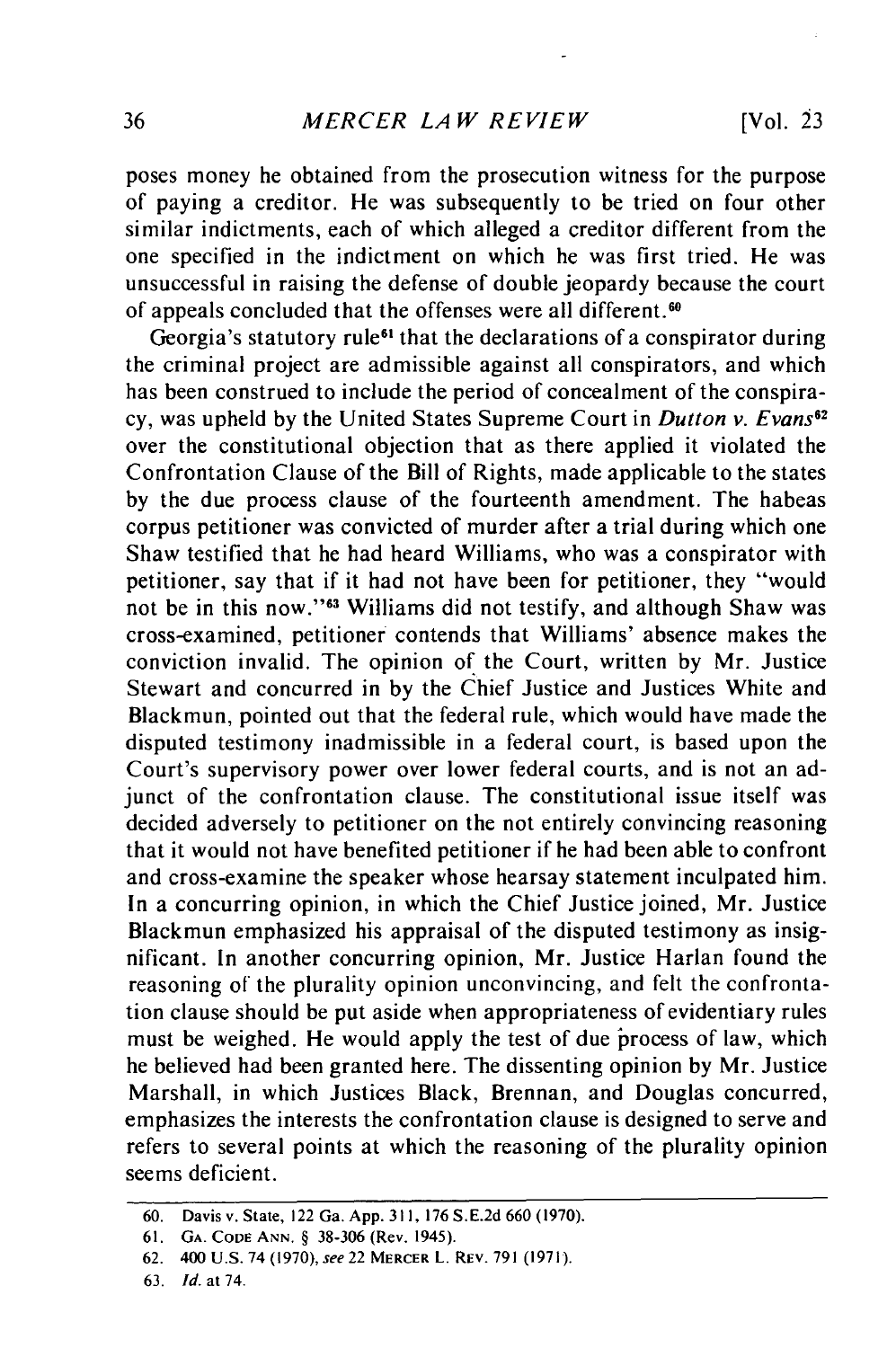### **OBSCENITY**

The most interesting constitutional question presented by *Gornto v.* State<sup>64</sup> was whether *Stanley v. Georgia*,<sup>65</sup> in recognizing the individual's constitutional right to possess obscene material in his home, thereby radiated a right on the part of others to supply it to him. The Georgia Supreme Court held that the right of a state to regulate distribution of obscenity is not affected by an individual's right to possess it for his own use, and Ga. Code Ann. § 26-2101 (Rev. 1969) is therefore not unconstitutional in establishing the crime of distributing obscene material. In reaching this result, which many readers of *Stanley* had not regarded as so clear, the Georgia court correctly anticipated the United States Supreme Court's holding in *United States v. Thirty-Seven Photographs.6* It may be pointed out that Mr. Justice Marshall, who wrote the Court's opinion in *Stanley*, dissented in *Thirty-Seven Photographs*.<sup>67</sup> Another interesting and potentially troublesome point in the *Gornto* case is the court's statement that obscenity is determined by "what is acceptable in the local community,"<sup>68</sup> and not in other jurisdictons. The United States Supreme Court has indicated that "the constitutional status of an allegedly obscene work must be determined on the basis of a national standard. It is, after all, a national Constitution we are expounding."<sup>89</sup>

Also related to the subject of obscenity is the statute<sup>70</sup> authorizing local authorities to enact ordinances to restrict "adult bookstores" and "adult movie houses" from operating within 200 yards of churches, parks, schools, residences, etc. An "adult bookstore" is defined to be one offering to sell publications depicting nudity or sexual conduct, and an "adult movie house" is one showing X-rated films or "adult films depicting sexual conduct" on a continuing basis. The statute defines "nudity" and "sexual conduct" in some detail.<sup>71</sup> The constitutional question suggested by such a statute is whether it operates so as to limit impermissibly the right of free expression guaranteed by the first amendment and protected against state interference by the due process clause of the fourteenth amendment. It is settled that motion pictures are, along with other modes of expression, protected by these constitutional guar-

*71. Id.* at 889.

<sup>64. 227</sup> Ga. 46, 178 S.E.2d 894 (1970).

<sup>65. 394</sup> U.S. 557 (1969).

<sup>66.</sup> \_\_ U.S. **-** 91 S. Ct. 1400 (1971).

<sup>67.</sup> *Id.* at **- ,91S.** Ct. at 1414.

<sup>68. 227</sup> Ga. at 48, 178 S.E.2d at 896.

<sup>69.</sup> Jacobellis v. Ohio, 378 U.S. 184, 195 (1964).

<sup>70.</sup> Ga. Laws, 1971, p. 888.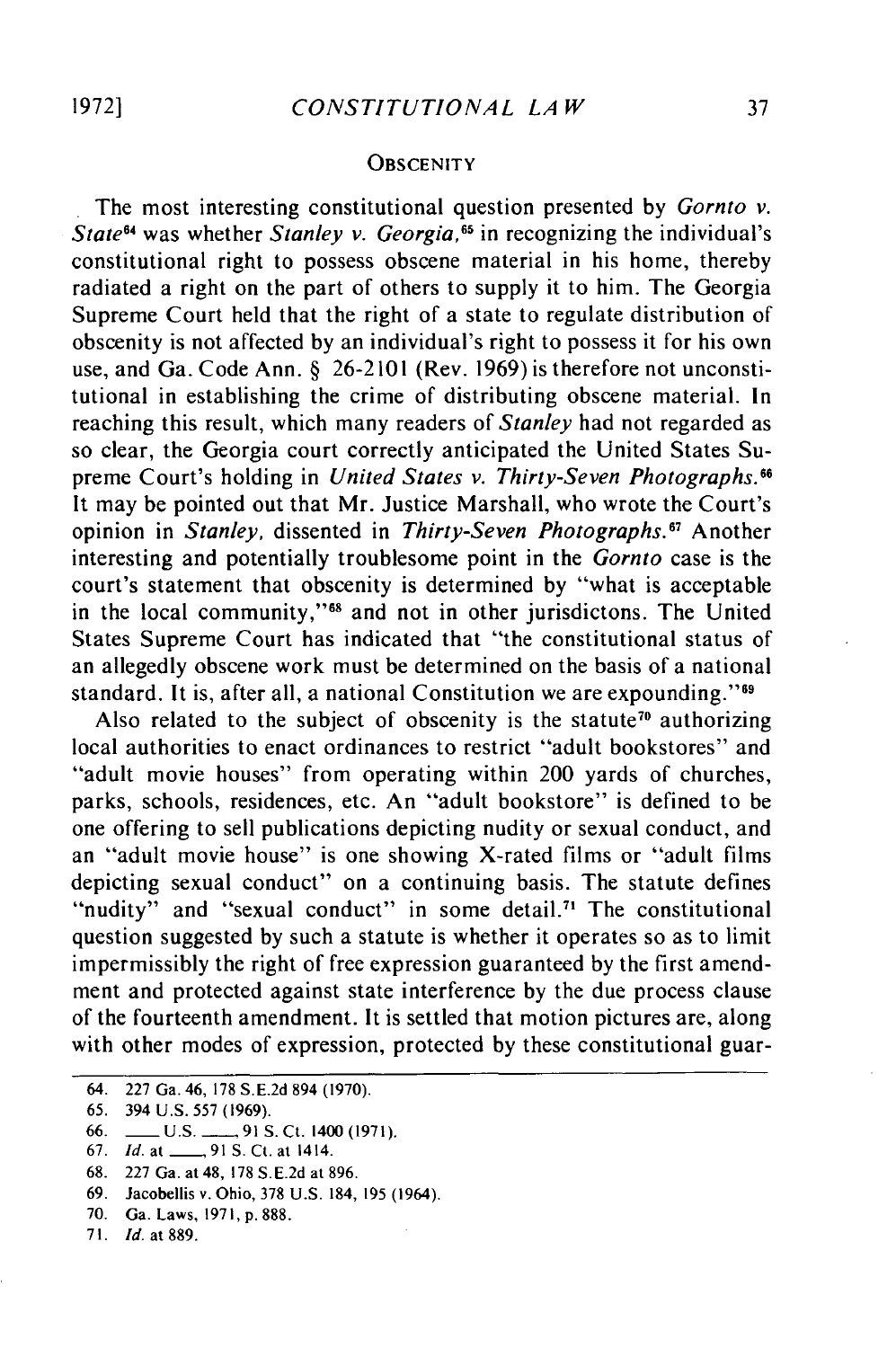antees.72 Of course obscenity is not the sort of expression that comes within the Constitution's protection,<sup>73</sup> or at least this is true in respect to the power of the sovereign to regulate its distribution,<sup>74</sup> whatever may be one's personal and private right in his own home.<sup>75</sup> The question still exists, however, as to just what obscenity is. The three-factor test of *"Fanny Hill"76* still lives, and although the current members of the United States Supreme Court are badly divided on obscenity, and although some modifications of the present test may occur, it is unlikely that the broad reach of the new Georgia statute will be sustainable. The distribution of "obscene" motion pictures and books can be regulated or even forbidden under penalty of criminal sanctions. But if a communication is not "obscene" it cannot be suppressed or its distribution subjected to onerous restrictions based upon its content.

#### JUVENILES

*Daniel v. State<sup>77</sup>* reversed the murder conviction of a juvenile because of error in admitting into evidence an incriminating statement obtained while defendant was in custody and before formal arrest. Defendant was not told of his rights, and his parents were not notified. Apparently the juvenile had no one to counsel or assist him except for the presence for part of the time of his mother while she was intoxicated. *In re Gault<sup>n</sup>* extended basic constitutional guarantees to juveniles, and the Georgia Supreme Court found the letter and the spirit of that decision had been violated here.<sup>79</sup>

On the basis of a response by the Supreme Court of Georgia to a certified question,<sup>80</sup> the court of appeals, in *Robinson v. State*,<sup>81</sup> held that the sixth and fourteenth amendments do not require a state to provide a jury to try a juvenile charged as a delinquent in a juvenile court. Since the decisions in these cases were handed down, the Supreme Court of

80. Robinson v. State, 227 Ga. 140, 179 S.E.2d 248 (1971).

<sup>72.</sup> Joseph Burstyn, Inc. v. Wilson, 343 U.S. 495 (1952).

<sup>73.</sup> Roth v. United States, 354 U.S. 476 (1957).

<sup>74.</sup> **-** U.S. **-\_,** 91 **S.** Ct. 1400; United States v. Reidel, **-** U.S. **\_** 91 **S.** Ct. 1410 (1971).

<sup>75.</sup> Stanley v. Georgia, 394 U.S. 557 (1969).

<sup>76.</sup> A Book Named "John Cleland's Memoirs of a Woman of Pleasure" v. Attorney General of Massachusetts, 383 U.S. 413 (1966).

<sup>77. 226</sup> Ga. 269, 174 S.E.2d 422 (1970).

<sup>78. 387</sup> U.S. **1** (1967).

<sup>79.</sup> The police actions in this case are in Carr, *The Juvenile Court v. Due Process-A Comparison,* 8 **GA. ST.** B.J. 9, 17 (197 1), likened to those of the Gestapo.

<sup>81. 123</sup> Ga. App. 243, 180 S.E.2d 258 (1971).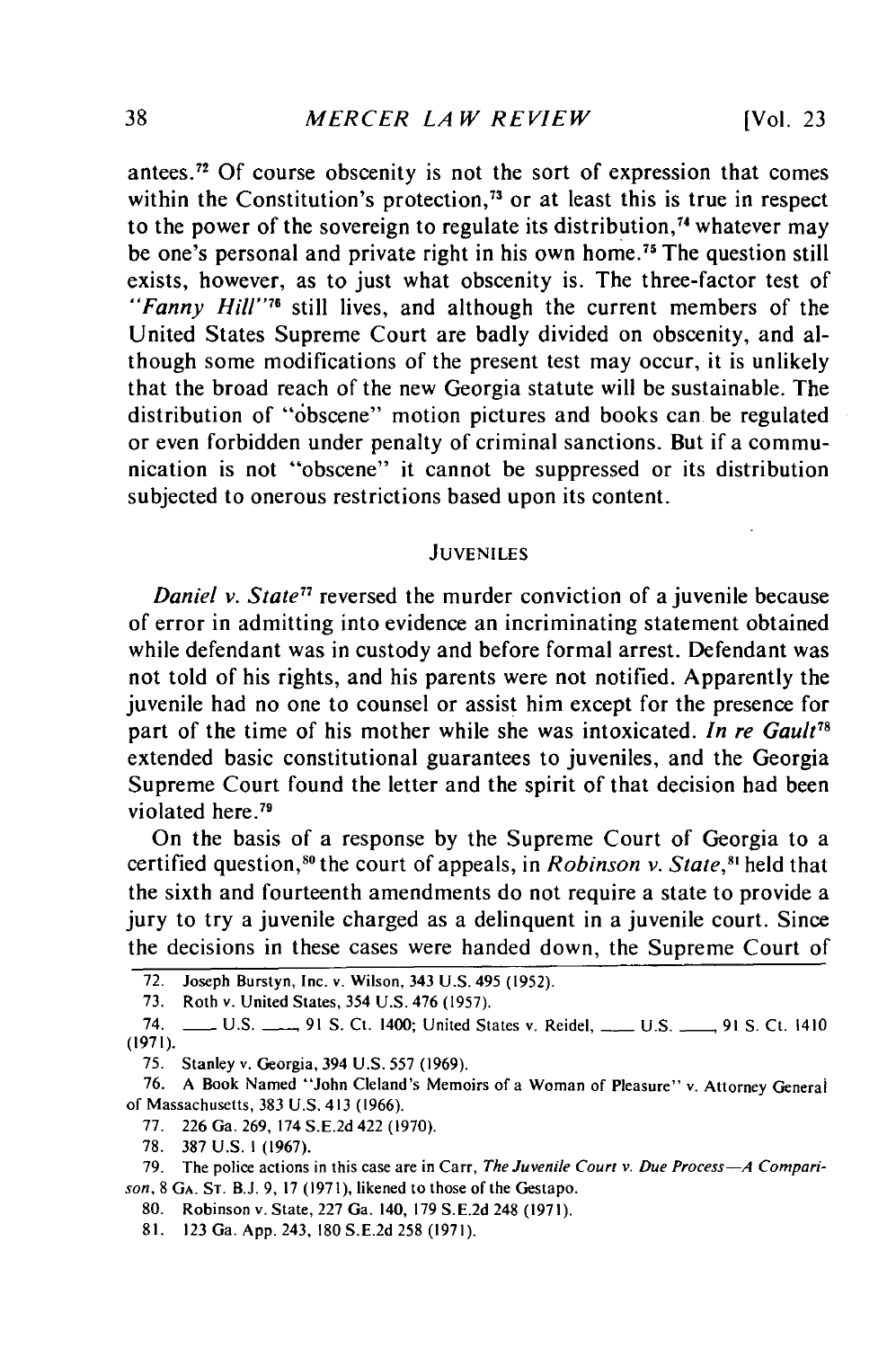**1972]**

the United States has held the same way, saying that in spite of all the disappointments, failures, and shortcomings of the juvenile court program, "trial by jury in the juvenile court's adjudicative stage is not a constitutional requirement."<sup>82</sup>

### **GEORGIA CONSTITUTION**

Relying upon the Georgia constitutional provision<sup>83</sup> against impairing the obligation of contracts, 4 the Georgia Supreme Court in *Craig v.* City of Lilburn<sup>85</sup> reversed a judgment enjoining a trailer park development. The court found that the developers, proceeding with construction permitted **by** then-existing law, while the city with actual notice of the developer's intention did nothing, acquired a vested property right in their proposed use of the land. Thus the city could not retroactively change the rights of the developers **by** adopting regulations that in other respects were reasonable and valid.

Classification by population was found to violate the state constitutional restriction<sup>86</sup> against special laws on subjects covered by a general law in *Dougherty County v. Bush*.<sup>87</sup> At issue was the validity of a statute setting up a board of trustees for a county law library, for which purpose the court clerk was to collect a special cost item. The statute covered all counties having, by the 1960 or future census, a population between 70,000 and 110,000. On the basis that the classification by population had no reasonable relationship to the subject matter of the statute, the Georgia Supreme Court struck it down. The court felt that the need for adequate law library facilities was the same regardless of the size of the county, and the idea that the General Assembly had in mind the different financial resources of counties of different size was speculative and remote.

The constitutional provision against special laws was unsuccessfully involved in *Black v. Blanchard*,<sup>88</sup> a quo warranto proceeding attacking the "Grandfather" clause of a statute that raised the minimum qualifications of county school superintendents. The Supreme Court of Georgia held the statute to be general since it applied to all counties within the state, and not to deny equal protection, because the classification of

<sup>82.</sup> McKeiver v. Pennsylvania, \_\_\_\_ U.S. \_\_\_\_, 91 S. Ct. 1976, 1986 (1971).

<sup>83.</sup> **GA.** CONST. art. i, § 3(2) (1945), **GA.** CODE ANN. § 2-320 (Rev. 1948).

<sup>84.</sup> And not mentioning the federal limitation, U.S. CONST. art. I, § 10.

<sup>85. 226</sup> Ga. 679, 177 S.E.2d 75 (1970).

**<sup>86.</sup> GA. CONST.** art. **i,** § 4(2) (1945), **GA.** CODE ANN. § 2-401 (Rev. 1948).

<sup>87. 227</sup> Ga. 137, 179 S.E.2d 343 (1971).

<sup>88. 227</sup> Ga. 167, 179 S.E.2d 228 (1971).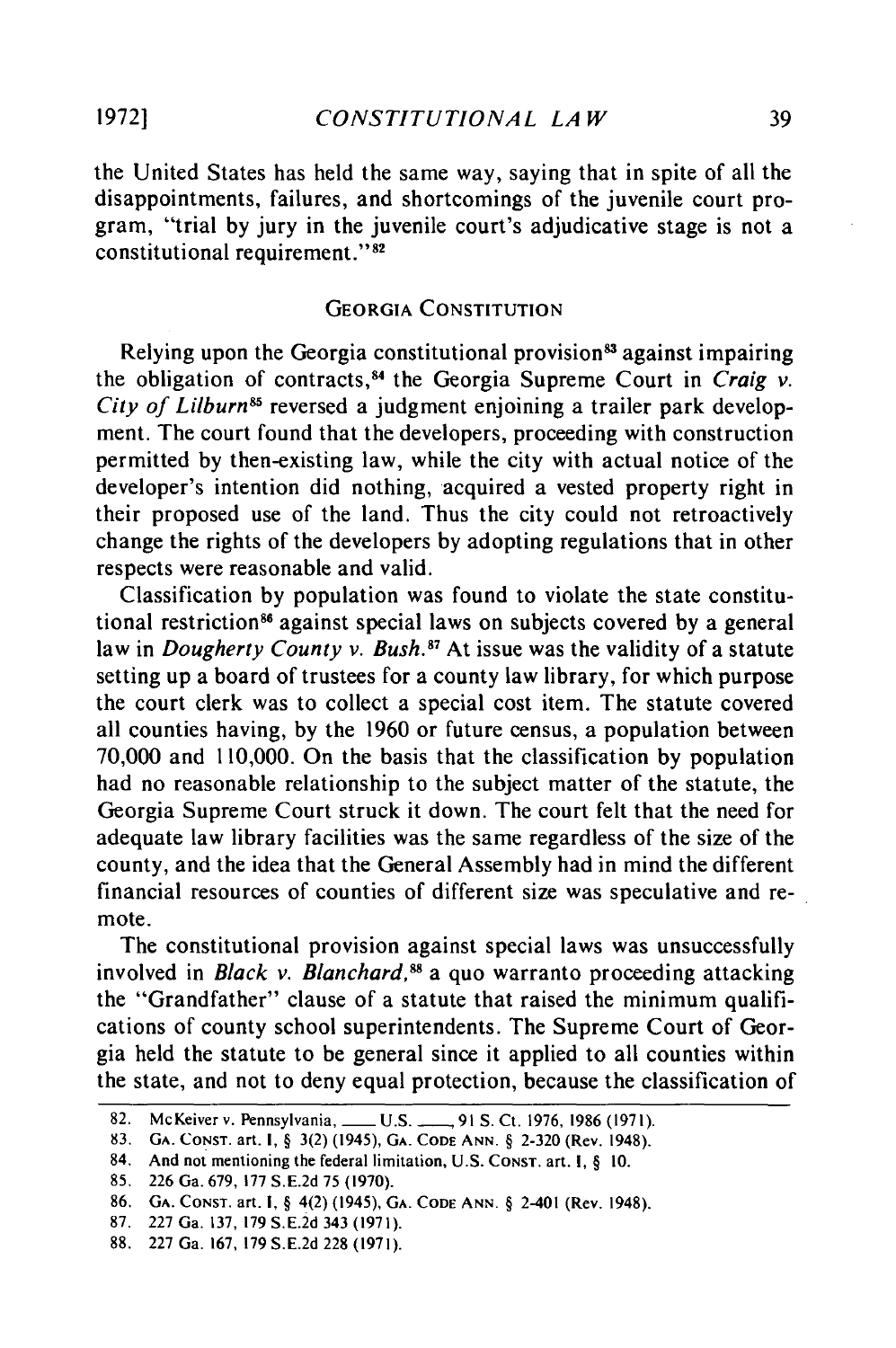incumbent and experienced superintendents was not unreasonable.

Pye v. State Highway Department<sup>89</sup> involved several miscellaneous questions of state constitutional law, all of which were decided against the property owner who appealed from a condemnation proceeding judgment striking all of his pleadings except those relating to issues of value. The most significant and interesting question, and the one that divided the court, was whether a proposed constitutional amendment had been constitutionally adopted. The landowner contended that it had not, because the ballot on the amendment did not sufficiently apprise the voters of its contents. The ballot was in terms of providing "for the payment for taking or damaging private property for public road and street purposes." 90 The proposed amendment in fact altered the provision against taking private property until adequate compensation had first been paid so as to permit, in the case of a taking for road purposes, a taking before payment, which need not be made until finally determined by law. The relevant constitutional provision<sup>91</sup> required only that the legislature state the language to be used in submitting a proposed amendment, and that the proposal be published in full once a week for three weeks in each congressional district. The Georgia Supreme Court rejected the property owner's contention, essentially on the reasoning that from the ballot a voter could ascertain that the amendment referred to payment for taking property for road purposes, and this notice coupled with the full publication of the proposal three times was sufficient. The dissenters'<sup>92</sup> position was that as the ballot referred only generally to a subject that was already in the constitution, and did not give notice that the thrust of the amendment was actually to create an exception, voters could have been misled.

The contention in *Henderson v. Maddox*<sup>93</sup> was that since the Georgia constitution makes the governor ineligible to succeed himself, and since the lieutenant governor becomes governor upon the death, resignation, or disability of the governor, the governor is ineligible to become lieutenant governor at the expiration of his term as governor. The fault the Supreme Court of Georgia found in this reasoning is that the lieutenant governor does not become governor in such events, but simply has the executive power devolve upon him. And the language of the constitution is, in fact, that the lieutenant governor "shall exercise the executive

<sup>89. 226</sup> Ga. 389, 175 S.E.2d **510** (1970).

**<sup>90.</sup> Id.** at 394, 175 **S.E.2d** at **517.**

**<sup>91.</sup>** GA. CONST. art. XIII, § **l(l)** (1968), GA. **CODE** ANN. § 2-8101 (Supp. 1969).

**<sup>92.</sup>** Justices Nichols, Hawes, and Felton.

**<sup>93.</sup>** 227 Ga. **195, 179 S.E.2d 770** (1971).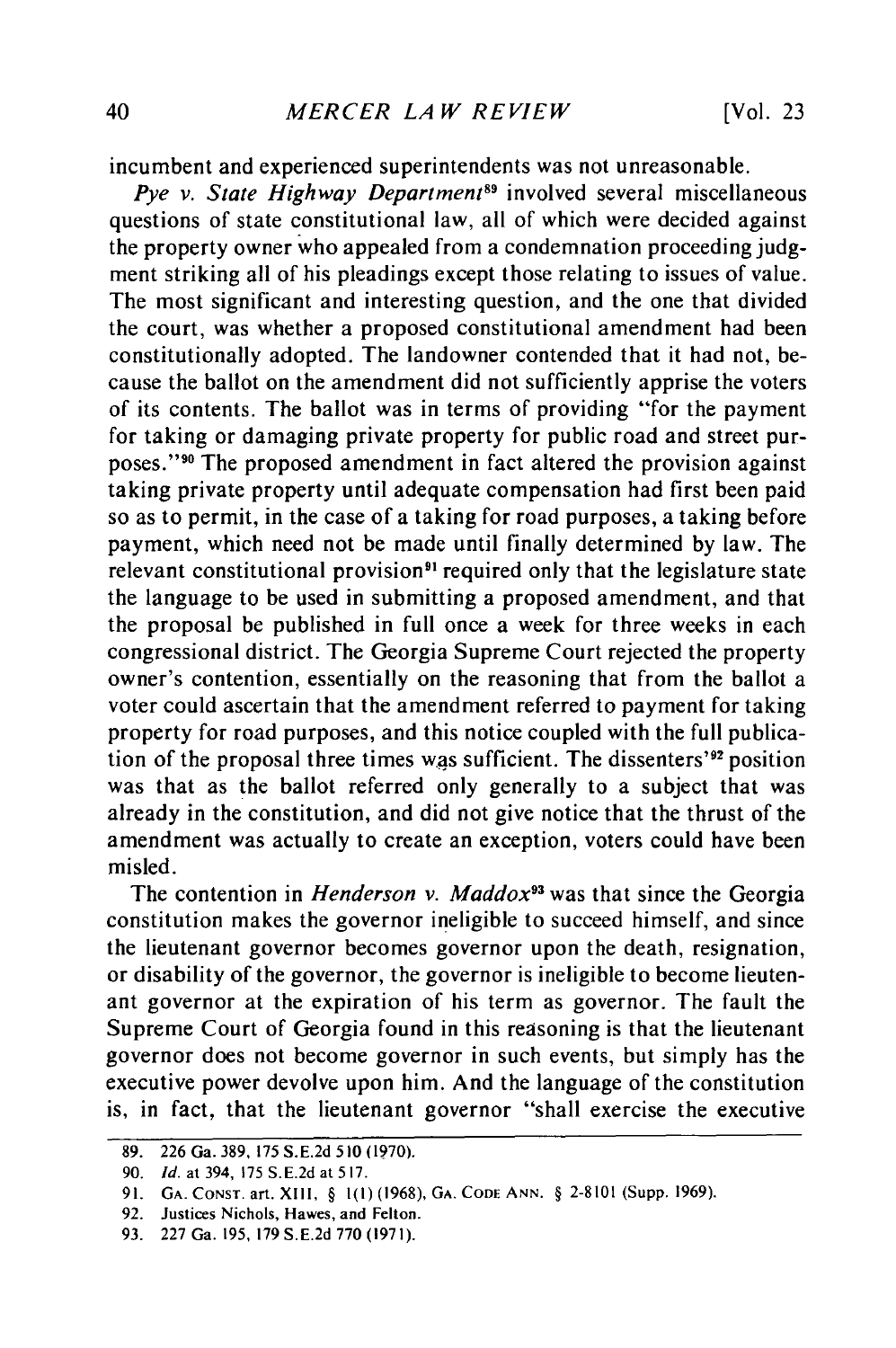power" of the governor, not that he shall become governor.94

The protection of due process and equal protection guaranteed by the Constitution of Georgia<sup>95</sup> was found not to be violated by the statutory provision<sup>96</sup> providing for an appeal to the superior court from arbitrator's decision on tax assessments only when the differences between the arbitrator's valuation of the board of tax assessors exceeded **\$1,000.00.1** The court pointed out that there is no absolute right of appeal, and the limitation here attacked applied equally to both parties.

### **CONSTITUTIONAL LITIGATION**

During the survey period there were, as usual, many cases in which the incipient constitutional law question was left unresolved because of a variety of factors. Thus a motion to quash an indictment on the ground of unconstitutionality of the statute under which defendant is charged does not give the Georgia Supreme Court jurisdiction when the motion is oral or fails to state the constitutional provision claimed to be violated;<sup>98</sup> a trial court does not have jurisdiction under the Declaratory Judgment Act to declare a provision of state statute or constitution to be unconstitutional unless the record shows service upon the Attorney General of Georgia;<sup>99</sup> where the trial court correctly, on the ground that there is an adequate remedy at law, declines to enjoin enforcement of an ordinance contended to be unconstitutional, the issue of constitutionality is premature and should not be passed upon by the trial judge;<sup>100</sup> a motion to vacate a judgment is insufficient to raise for the first time the constitutionality of the procedure under which a wife by affidavit may obtain execution to collect past due alimony;<sup>101</sup> the constitutionality of a statute cannot be attacked for the first time in the Georgia Supreme Court;<sup>102</sup> the record in the supreme court must contain documentation of the constitutional attack in the trial court;<sup>103</sup> and an attack upon an annotated code section which has been incorporated into the official  $\cdot$  code does not attack the constitutionality of any law;<sup>104</sup> to mention some

<sup>94.</sup> **GA.** CONST. art. V, § 1(8) (1945), **GA. CODE ANN.** § 2-2608 (Rev. 1948).

<sup>95.</sup> **GA.** CONST. art. I, **§§** ](2) and (3) (1945), GA. CODE **ANN.** §§ 2-102, 2-103 (Rev. 1948).

<sup>96.</sup> **GA.** CODE ANN. § 92-6912 (Supp. 1970).

<sup>97.</sup> Hancock v. Board of Tax Assessors, 226 Ga. 570, 176 S.E.2d 102 (1970).

<sup>98.</sup> Waters v. State, 226 Ga. 278, 174 S.E.2d 420 (1970).

<sup>99.</sup> Board of Educ. v. Shirley, 226 Ga. 770, 177 S.E.2d 711 (1970).

<sup>100.</sup> Royal Peacock Social Club, Inc. v. City of Atlanta, 226 Ga. 817, 177 S.E.2d 664 (1970).

<sup>101.</sup> Stroud v. Stroud, 226 Ga. 769, 177 S.E.2d 574 (1970).

<sup>102.</sup> Robinson v. State, 226 Ga. 461, 175 S.E.2d 505 (1970). Mr. Justice Felton dissented.

<sup>103.</sup> Tant v. State, 226 Ga. 761, 177 S.E.2d 484 (1970). Mr. Justice Felton dissented.

<sup>104.</sup> Cooper v. State, 226 Ga. 722, 177 S.E.2d 228 (1970).